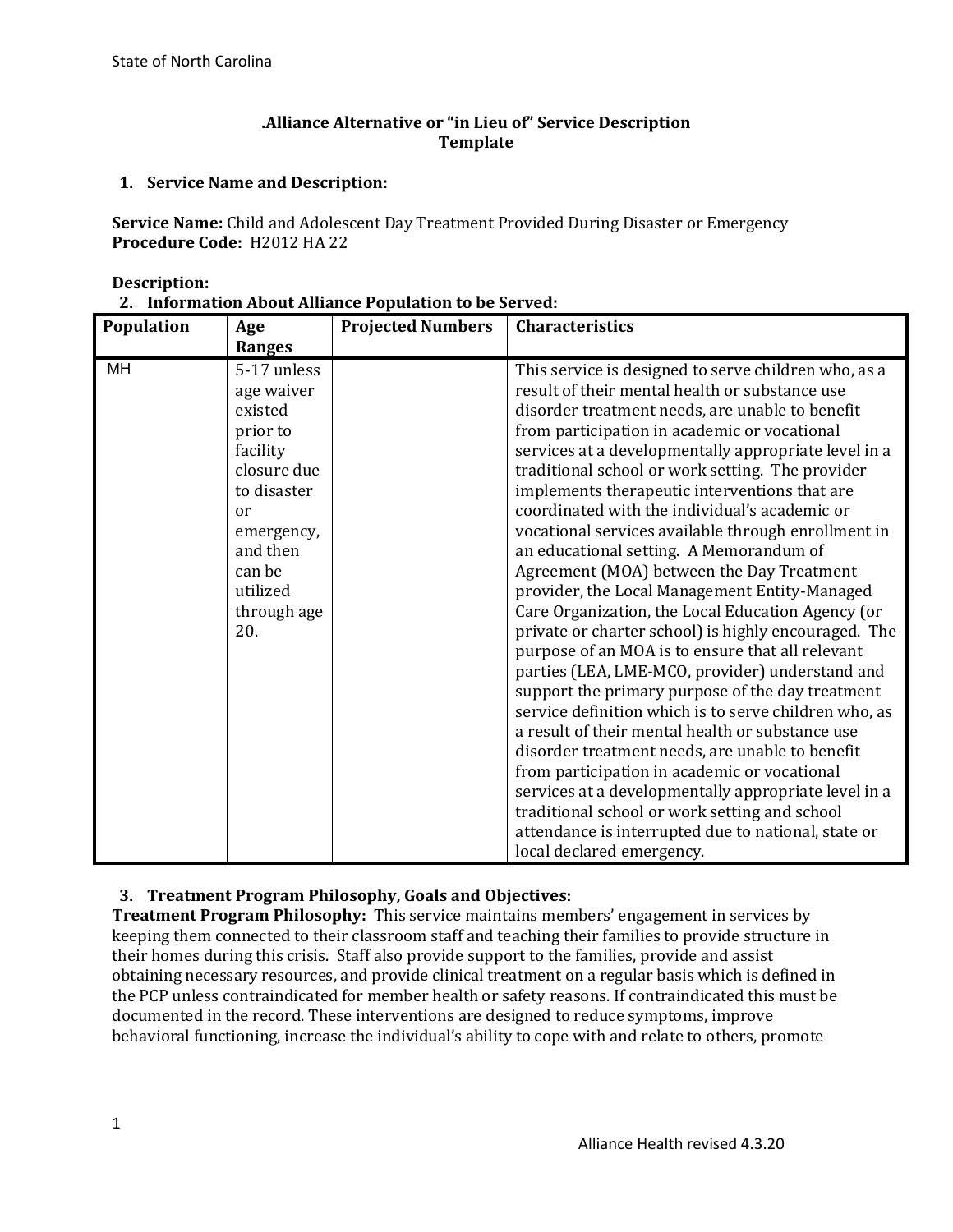recovery, and enhance the individual's capacity to function in an educational setting, or to be maintained in community-based services. It is available for children 5 through 17 years of age, and up through age 20 only if the licensed facility in which the Day Treatment operated prior to the disaster had a waiver from DHSR at the time of facility closure. Day Treatment during Disaster or Emergency must address the age, behavior, and developmental functioning of each individual to ensure safety, health, and appropriate treatment interventions within the program.

#### **: Service Requirements:**

- 1. Retain service infrastructure during declared states of emergency or disasters and provide continuity of care by implementing current Day Treatment ratio requirements using face to face, virtual and telephonic methods.
- 2. Daily contact up to 5 days a week, as defined in the PCP, is expected for each member receiving day treatment services. Contacts include community/virtual/telephonic contact, case management duties, distribution of supplies, and psychoeducation of parent/caregiver. These contacts are completed by the Qualified Professionals (QP) or Associate Professionals (AP's) if applicable.
- 3. Based on the PCP and staffing, a schedule of specific interventions may be assigned to a Associate Professional (AP) or Paraprofessional (PP) for completion under the direction of the QP.
- 4. QPs will utilize virtual/telehealth visits for daily communication. For those families that may not have access, telephonic visits are allowed.
- 5. In the event of a crisis, OP, in consultation with the LP, will provide virtual or telephonic support or visit the house, as needed, and in compliance with any governmental orders, continuing first responder responsibility.
- 6. QPs will implement developmentally appropriate preventive and therapeutic interventions to members. Staff will use the appropriate evidence-based treatment elements applicable to service delivery method. If staff can't go into the homes due to illness or family refusal, they can drop off any treatment materials and work with them through electronic communication.
- 7. There will be at least 1 documented session of therapy per week at minimum with the licensed clinician, which can include the family.
- 8. Parent training is provided on topics such as developing a schedule, behavior plans, behavior de-escalation, and self and family care during disasters or states of emergency, etc. This can be done via telehealth or telephonic methods by the QP, or LP.
- 9. In the event a member has a crisis:
	- a. Staff would be on call 24/7/365 to support the child and families
	- b. First line support would be telephonic or telehealth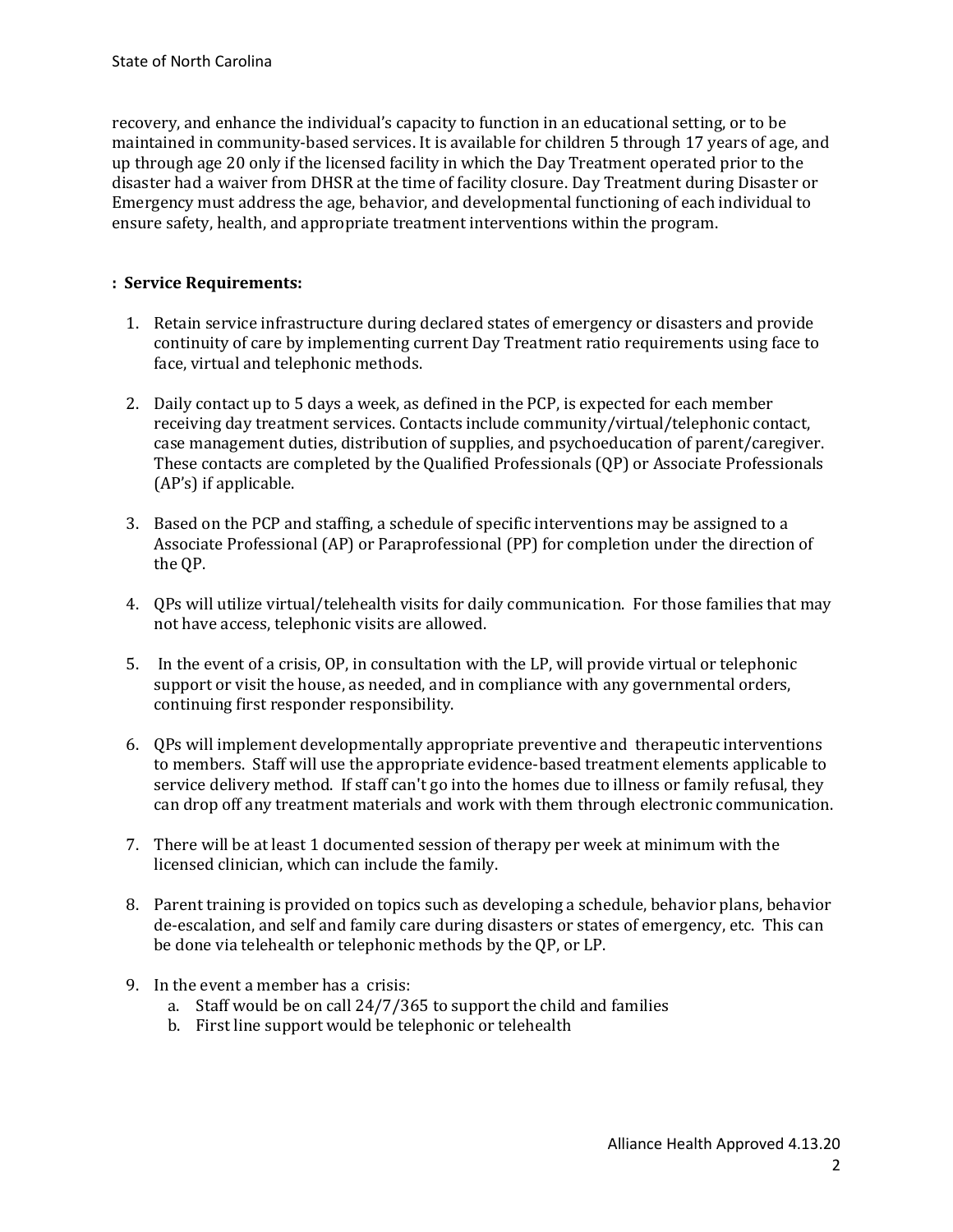- b. QP will conduct face to face visit as needed in consultation with the LP and in compliance with any governmental orders..
- c. If face to face QP will utilize the therapist via secure telehealth to consult and assist addressing the crisis while on-site.
- d. If parent(s) or caregiver(s) are experiencing behavioral health concerns or need assistance with crisis situations,that cannot be addressed by the provider or are experiencing medical issues requiring attention they are linked to the appropriate a provider.
- 10. QPs are responsible for linking the beneficiary to necessary resources as national, state and local guidelines and mandates are issued. Staff will assist them with obtaining free internet during this crisis, and telephones so they can utilize telehealth. Staff can address any social factors that may be a current need or may arise during this national, state or local crisis.

# **4. Expected Outcomes:**

Expected clinical outcomes may include, but are not limited to the following:

- improved social, emotional, or behavioral functioning;
- reduced mental health or substance use disorder symptomatology;
- improvement of behavior, anger management, or developmentally appropriate coping skills;
- enhancement of communication and problem-solving skills;
- increased identification and self-management of triggers, cues, and symptoms and decreased frequency or intensity of crisis episodes;
- engagement in the recovery process, for children with substance use disorders,
- reduction of negative effects of substance use disorder or psychiatric symptoms that interfere with the beneficiary's daily living
- maintaining residence with a family or community based non-institutional setting (foster home, therapeutic family services);
- reduction in behaviors that require juvenile justice involvement;
- increased use of available natural and social supports
- provide routine and stability for the family
- intervene and support during a crisis and only referring to crisis services when safety cannot be maintained in the community

# **5. Utilization Management:**

### **Entrance Criteria**

Children that are already enrolled in Child and Adolescent Day treatment or meet criteria for this service based on the current Clinical Coverage Policy are eligible for this service. Children five through 17 are eligible for this service when all of the following criteria are met: A. There is a mental health and/or substance use disorder diagnosis (as defined by the DSM-5 or any subsequent editions of this reference material), other than a sole diagnosis of an intellectual or developmental disability. B. For children with a substance use disorder diagnosis, the ASAM Criteria (American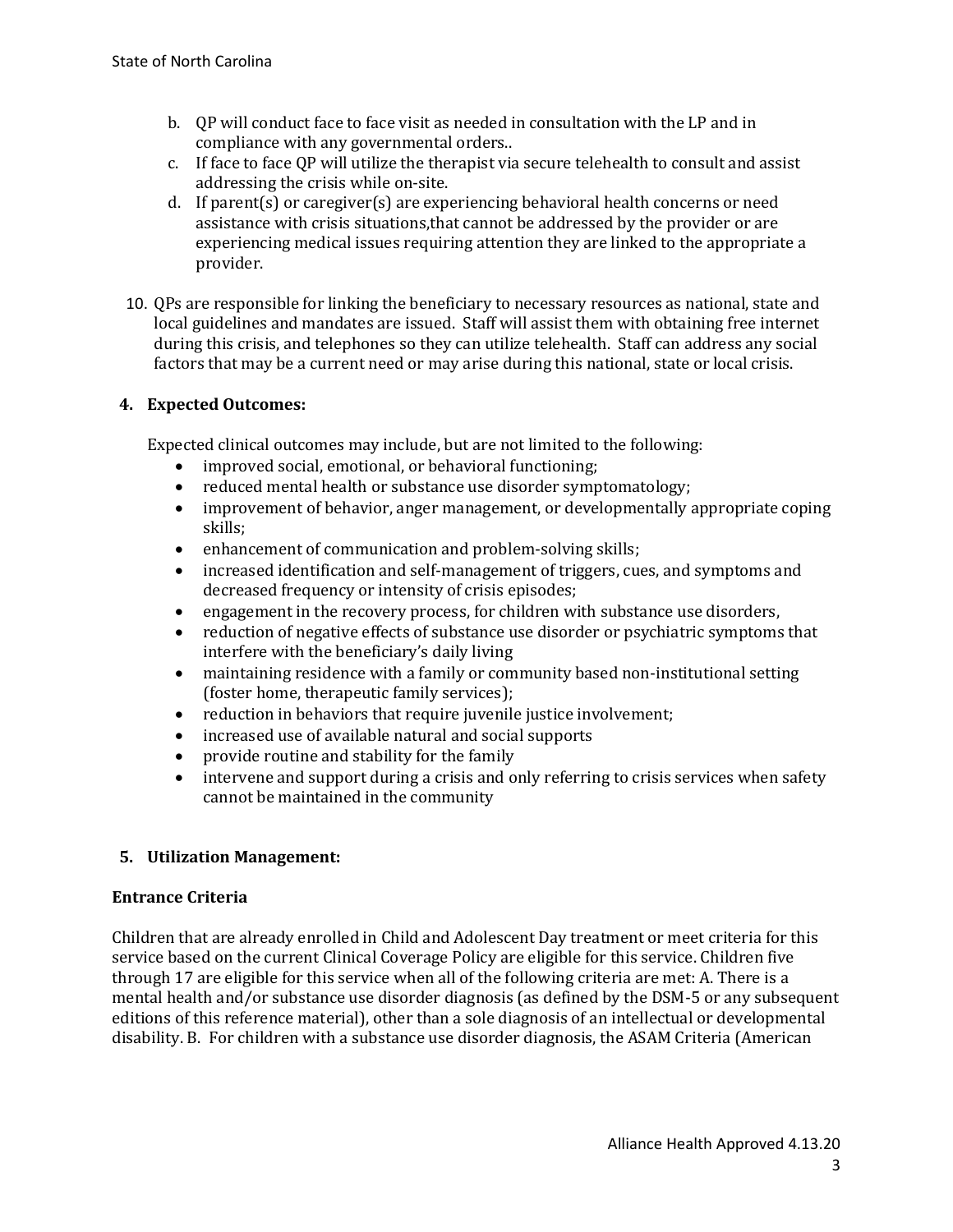Society of Addiction Medicine) are met for Level 2.1. C. Both of the following shall apply: 1. Evidence that less restrictive mental health and/or substance abuse rehabilitative services in the educational setting have been unsuccessful as identified in clinical documentation. 2. The individual exhibits behavior resulting in significant school disruption or significant social withdrawal. D. The individual is experiencing mental health or substance use disorder symptoms (not solely those related to his or her diagnosis of an intellectual or developmental disability) related to his or her diagnosis that severely impair functional ability in an educational setting which may include vocational education. E. There is no evidence to support that alternative interventions would be equally or more effective, based on North Carolina community practice standards (Best Practice Guidelines of the American Academy of Child and Adolescent Psychiatry, American Psychiatric Association, American Society of Addiction Medicine).

#### **Continued Stay Criteria**

The individual is eligible to continue this service if the desired outcome or level of functioning has not been restored, improved, or sustained over the time frame outlined in the individual's PCP; or the individual continues to be unable to function in an appropriate educational setting, based on ongoing assessments, history, and the tenuous nature of the functional gains. AND One of the following applies. The individual:

A. has achieved current PCP goals, and additional goals are indicated as evidenced by documented symptoms.

B. is making satisfactory progress toward meeting goals, and there is documentation that supports that continuation of this service will be effective in addressing the goals outlined in the PCP. C. The individual is making some progress, but the specific interventions in the PCP need to be modified so that greater gains, which are consistent with his or her premorbid level of functioning, are possible.

D. fails to make progress, or demonstrates regression, in meeting goals through the interventions outlined in the PCP. The individual's diagnosis should be reassessed to identify any unrecognized co-occurring disorders, and interventions or treatment recommendations should be revised based on the findings. This includes consideration of alternative or additional services.

### **Discharge Criteria**

The individual meets the criteria for discharge if any one of the following applies:

A. The individual has achieved goals and is no longer in need of Day Treatment services. B. The individual's level of functioning has improved with respect to the goals outlined in the PCP, inclusive of a plan to transition to a lower level of care or appropriate educational setting. C. The individual is not making progress or is regressing, and all reasonable strategies and interventions have been exhausted, indicating a need for more intensive services.

D. The individual or legally responsible person no longer wishes to receive Day Treatment services. The individual, based on presentation and failure to show improvement despite modifications in the PCP, requires a more appropriate best practice treatment modality based on North Carolina community practice standards (for example, National Institute of Drug Abuse, American Psychiatric Association).

#### **Service Exclusions and Limitations**

The beneficiary may receive Day Treatment services from only one Day Treatment provider organization during any active authorization period for this service. The following are not billable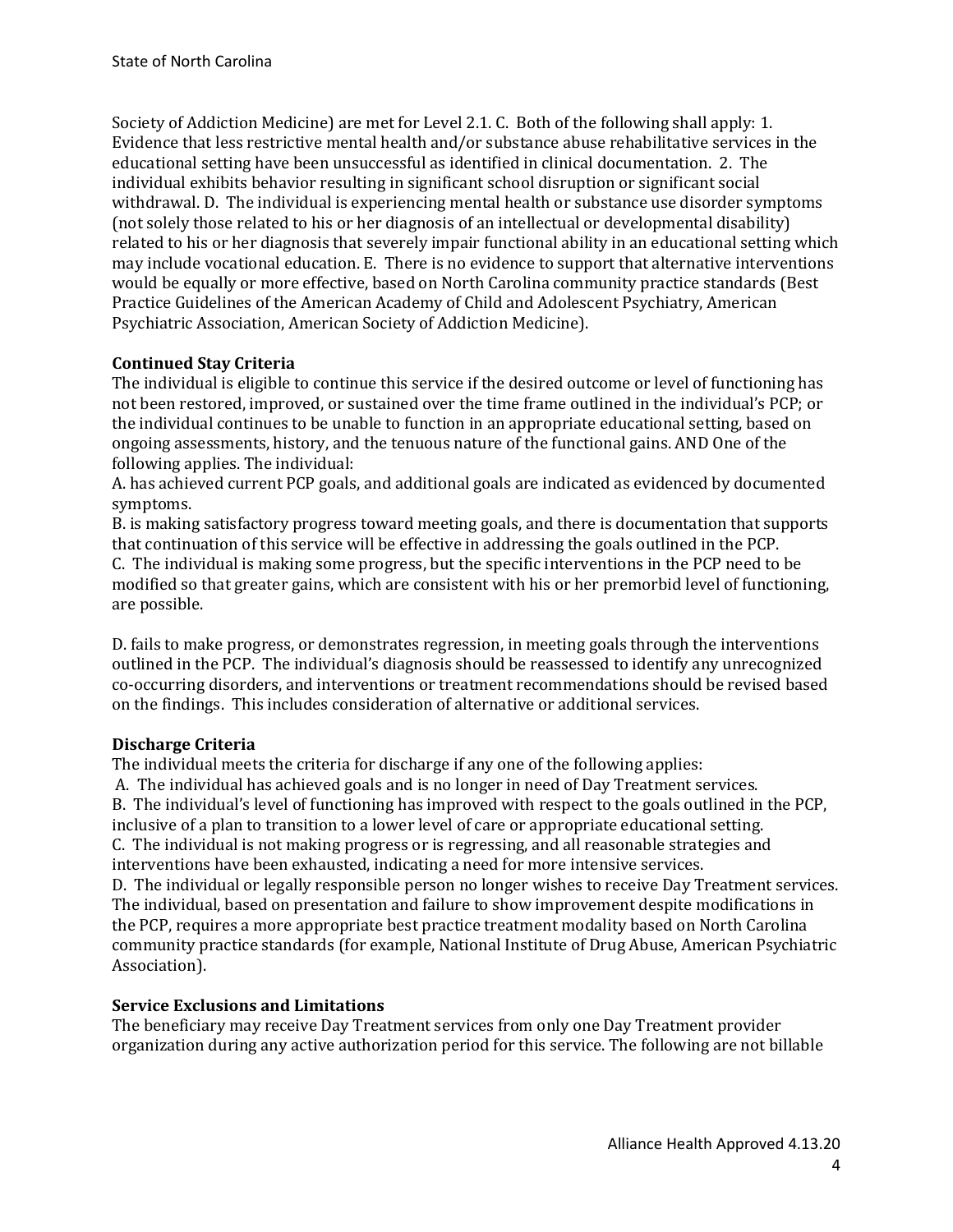under this service: a. transportation time (this is factored in the rate); b. any habilitation activities; c. child care; d. any social or recreational activities (or the supervision thereof); e. clinical and administrative supervision of staff (this is factored in the rate); or f. educational instruction.

Service delivery to individuals other than the beneficiary may be covered only when the activity is directed exclusively toward the benefit of that beneficiary.

Day Treatment services may not be provided during the same authorization period as the following services: a. Intensive In-Home Services; b. Multisystemic Therapy; c. Individual, group and family therapy; d. Substance Abuse Intensive Outpatient Program; e. Child Residential Treatment services– Levels II (Program Type) through IV; f. Psychiatric Residential Treatment Facility (PRTF); g. Substance abuse residential services; or h. Inpatient hospitalization.

### **EPSDT Special Provision**

### **Exception to Policy Limitations for a Medicaid Beneficiary under 21 Years of Age**  *42 U.S.C. § 1396d(r) [1905(r) of the Social Security Act]*

Early and Periodic Screening, Diagnostic, and Treatment (EPSDT) is a federal Medicaid requirement that requires the state Medicaid agency to cover services, products, or procedures for Medicaid beneficiary under 21 years of age if the service is medically necessary health care to correct or ameliorate a defect, physical or mental illness, or a condition [health problem] identified through a screening examination (includes any evaluation by a physician or other licensed practitioner). This means EPSDT covers most of the medical or remedial care a child needs to improve or maintain his or her health in the best condition possible, compensate for a health problem, prevent it from worsening, or prevent the development of additional health problems.

Medically necessary services will be provided in the most economic mode, as long as the treatment made available is similarly efficacious to the service requested by the beneficiary's physician, therapist, or other licensed practitioner; the determination process does not delay the delivery of the needed service; and the determination does not limit the beneficiary's right to a free choice of providers.

EPSDT does not require the state Medicaid agency to provide any service, product or procedure:

- 1) That is unsafe, ineffective, or experimental or investigational.
- 2) That is not medical in nature or not generally recognized as an accepted method of medical practice or treatment.

# *EPSDT and Prior Approval Requirements*

1) If the service, product, or procedure requires prior approval, the fact that the beneficiary is under 21 years of age does NOT eliminate the requirement for prior approval.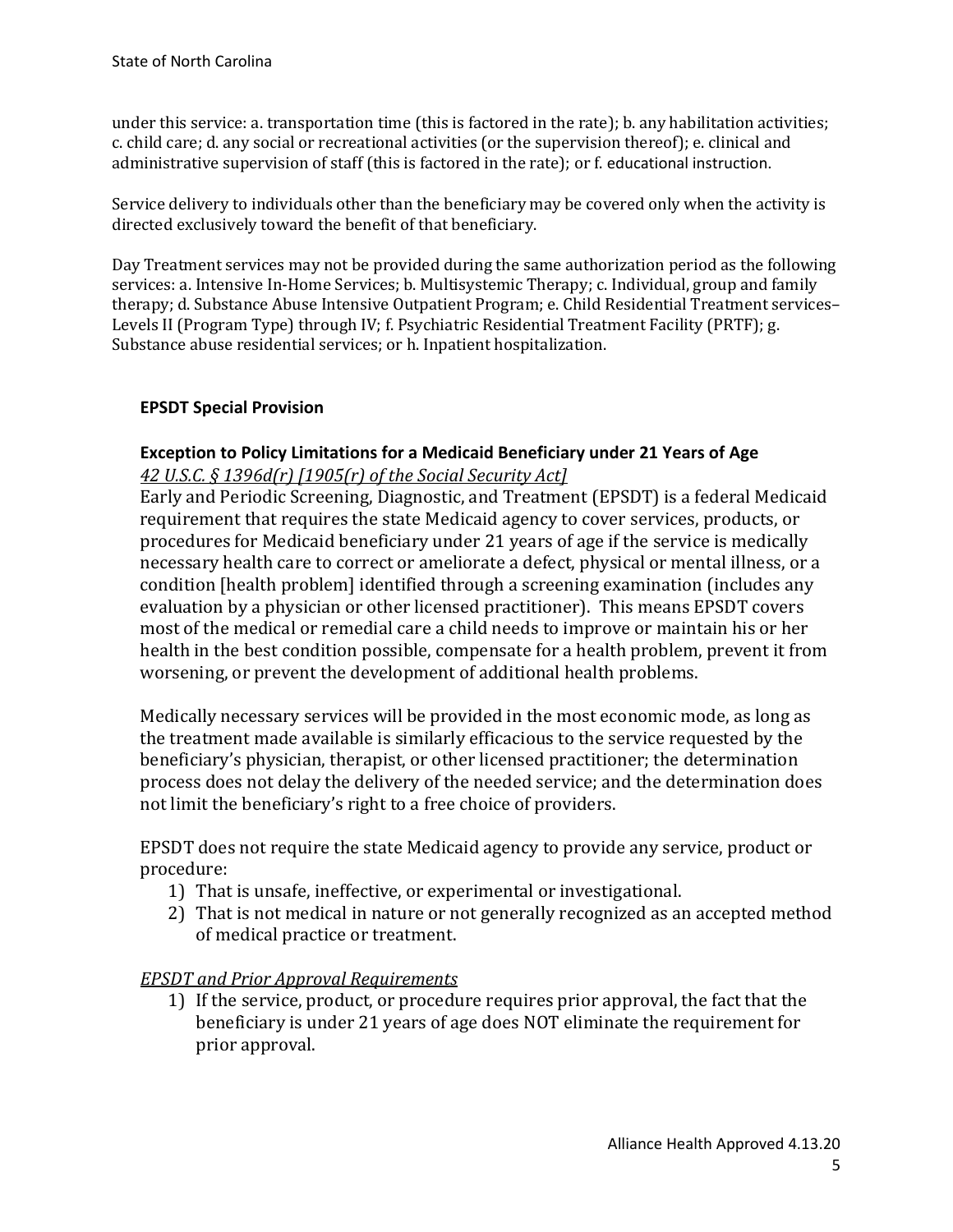2) IMPORTANT ADDITIONAL INFORMATION about EPSDT and prior approval is found in the *NCTracks Provider Claims and Billing Assistance Guide,* and on the EPSDT provider page. The Web addresses are specified below.

*NCTracks Provider Claims and Billing Assistance Guide*:

https://www.nctracks.nc.gov/content/public/providers/provider-manuals.html EPSDT provider page: http://www.ncdhhs.gov/dma/epsdt/

Service limitations on scope, amount, duration, frequency, location of service, and other specific criteria described in clinical coverage policies may be exceeded or may not apply as long as the provider's documentation shows that the requested service is medically necessary "to correct or ameliorate a defect, physical or mental illness, or a condition" [health problem]; that is, provider documentation shows how the service, product, or procedure meets all EPSDT criteria, including to correct or improve or maintain the beneficiary's health in the best condition possible, compensate for a health problem, prevent it from worsening, or prevent the development of additional health problem.

# **A. Staffing Qualifications, Credentialing Process, and Levels of Supervision Administrative and Clinical) Required:**

## **Provider Requirements**

Day Treatment services shall be delivered by practitioners employed by mental health, substance abuse, or intellectual or developmental disability provider organizations that are currently certified as a Critical Access Behavioral Healthcare Agency (CABHA), and meet the requirements of 10A NCAC 27G and the provider qualification policies, procedures, and standards established by DHM/DD/SAS. These policies and procedures set forth the administrative, financial, clinical, quality improvement, and information services infrastructure necessary to provide services. Provider organizations shall demonstrate that they meet these standards by being credentialed by the LME-MCO. Additionally, the organization shall achieve national accreditation with at least one of the designated accrediting bodies within one year of enrollment as a provider with the LME-MCO. The organization shall be established as a legally recognized entity in the United States and qualified or registered to do business as a corporate entity in the State of North Carolina, capable of meeting all of the requirements of the LME-MCO credentialing process, DMH/DD/SAS Communication Bulletins, the DMH/DD/SAS Records Management and Documentation Manual, and service implementation standards. The provider organization shall comply with all applicable federal and state requirements as allowed during disaster or emergency

The organization is responsible for obtaining authorization from the LME-MCO for medically necessary services identified in the PCP.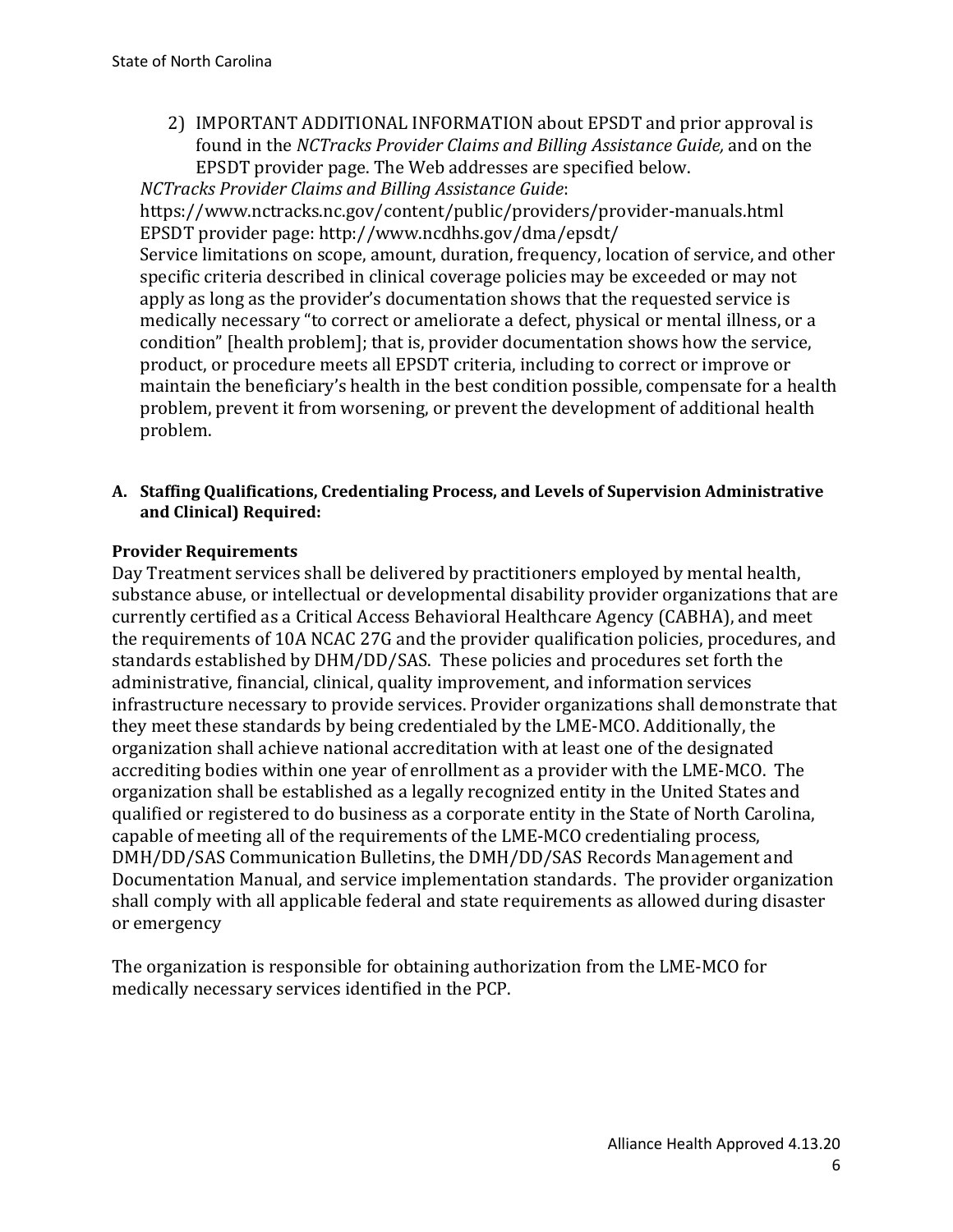# **Staffing Requirements**

All staff working in a Day Treatment Program must have the knowledge, skills and abilities required by the population and age to be served.

This service is delivered by the following staff:

1. One (1) full time program director who meets the requirements specified for a QP (preferably Master's level or a Licensed Professional), has a minimum of two years of experience in child and adolescent mental health or substance abuse treatment services and who must be actively involved in program development, implementation, and service delivery. This individual may serve as one of the QPs in the Day Treatment Program staffing ratio. Program Director is responsible for setting weekly schedules and evaluating staffing.

2. A minimum of one (1) FTE QP, per six children, who has the knowledge, skills, and abilities required by the population and age to be served, who must be actively involved in service delivery. QP staffing must be sufficient to anticipate and meetthe needs of individuals receiving this service. Staffing should be based on member acuity and needs identified in the PCP to assure service provision in the community.

3. A minimum of one (1) additional FTE (QP, AP, or Paraprofessional) for every 18 enrolled individuals beginning with the 18th enrolled individual. Staffing should be based on member needs identified in the PCP.

4. A minimum of a .5 of a full time dedicated Licensed Professional for every 18 enrolled individuals. This individual must be actively involved in service delivery. An associate level Licensed Professional who fills this position must be fully licensed within 30 months from the effective date of this policy. For associate level Licensed Professionals hired after the effective date of this policy, the 30-month timeline begins at date of hire. For substance use disorder focused programs, the Licensed Professional must be an LCAS (For example, a program with 10 individuals needs one .5 LP; a program with 19 individuals needs one full time LP).

Although the Licensed Professional is in addition to the program's QP to individual ratio, he or she may serve, as needed, as one of the two staff when children are present.

If, for additional staffing purposes, the program includes persons who meet the requirements specified for AP or Paraprofessional status according to 10A NCAC 27G .0104, supervision must be provided according to supervision requirements specified in 10A NCAC 27G .0204 and according to licensure requirements of the appropriate discipline.

# **Supervision:**

The Program Director will conduct weekly team meetings (virtual or telephonic) at minimum to assess member needs, and coordinate treatment between staff.

If, for additional staffing purposes, the program includes persons who meet the requirements specified for AP or paraprofessional status according to 10A NCAC 27G .0104, supervision must be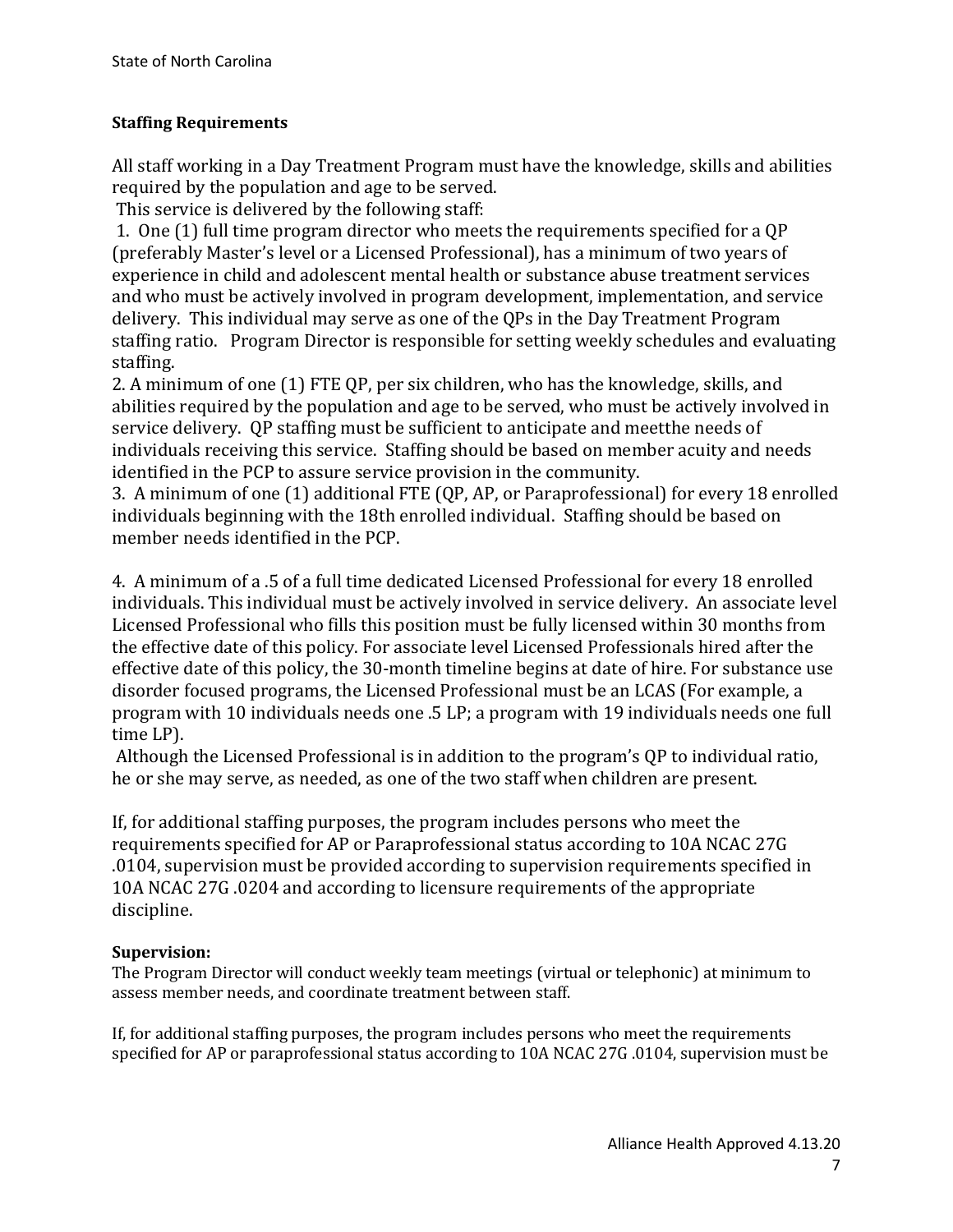provided according to supervision requirements specified in 10A NCAC 27G .0204 and according to licensure requirements of the appropriate discipline. Supervision may be provided through virtual/telehealth or by telephone.

### **B. Unit of Service:**

| <b>Services</b>                                    | rate   | unit of<br>service |
|----------------------------------------------------|--------|--------------------|
| Child and Adolescent Day Treatment During Disaster | 157.05 | 1 per day          |

## **C. Anticipated Units of Service per Person:** Up to 5 per week**.**

## **D. Targeted Length of Service:**

The service is provided while regular licensed facilities cannot be utilized safely, there is a declared national, local or state disaster or emergency, and the LME-MCO has determined to utilize a crisis alternative service definition, and the member meets medical necessity for the service.

#### **E. Describe why this service is needed and is different than any State Plan or alternative service already defined. If implemented in other states, describe successful outcomes.** The response to the current pandemic crisis has driven a sudden and severe interruption in the provision of day treatment services to children and adolescents with mental health or substance use disorder treatment needs. A disaster has left beneficiaries without access to licensed facilities and in this public health crisis there is the need to avoid having all of the members and staff in the same building and vehicles. If these members are home without the level of treatment that they currently receive, it will be detrimental to their mental health and the safety of those around them. This is exacerbated at a time when there is much uncertainty around them. This service can be added to the LME-MCO benefit plan in disaster only.

### **10. Cost-Benefit Analysis: Document the cost-effectiveness of this alternative service versus the State Plan services available.**

The service is cost neutral.

**Description of comparable State Plan Service Payment Arrangements (include type, amount, frequency, etc.)**

| <b>Service</b>   | Procedure<br>Code | Unit<br><b>Definition</b> | <b>Units of Service</b>                                          | Cost of<br><b>Service</b>    |
|------------------|-------------------|---------------------------|------------------------------------------------------------------|------------------------------|
| Day<br>Treatment | H2012 HA          | Hourly                    | 6 per day<br>Alliance utilization<br>averages 5 hours<br>per day | 31.41 hourly<br>157.05 daily |